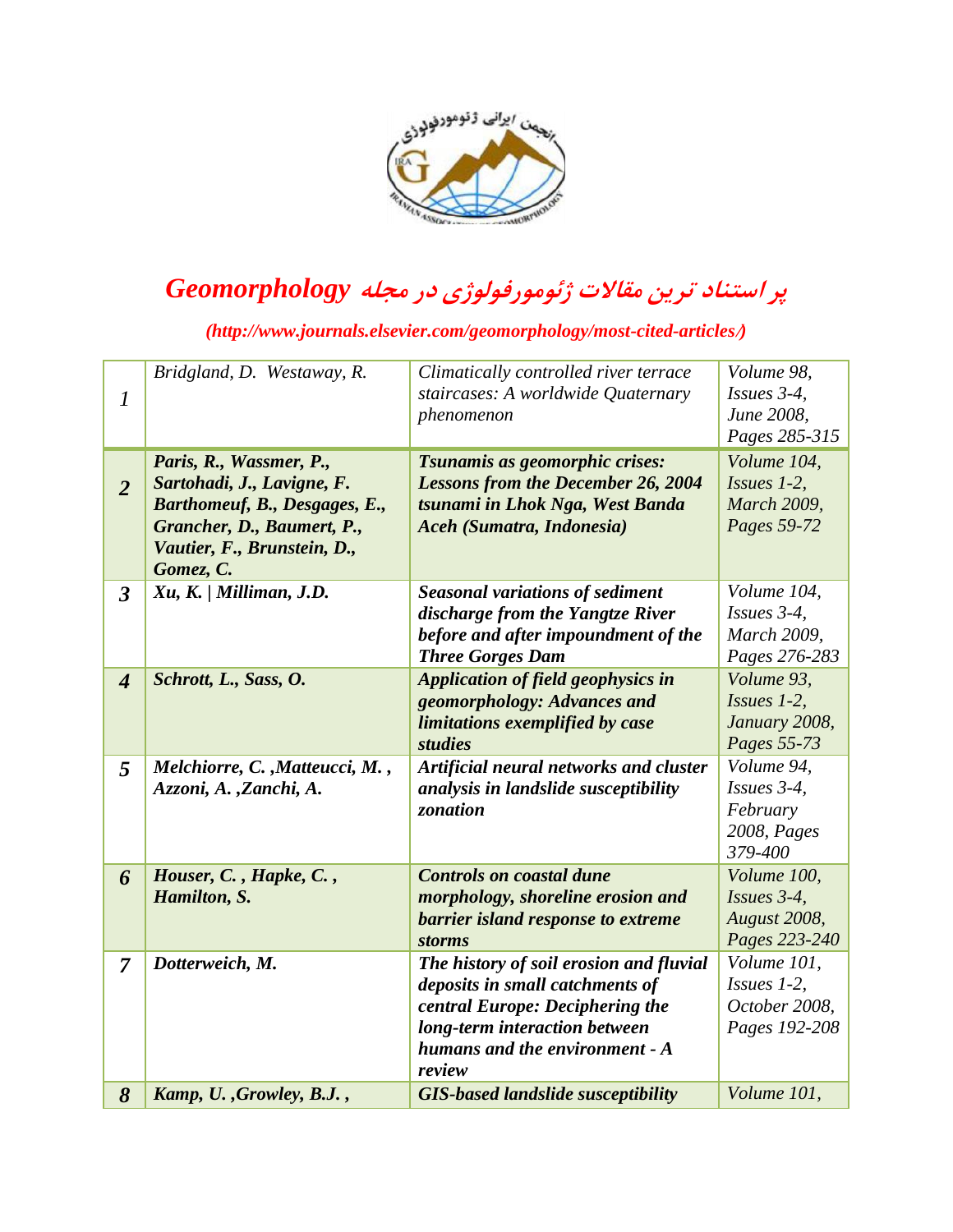|    | Khattak, G.A., Owen, L.A.                                                                      | mapping for the 2005 Kashmir<br>earthquake region                                                                                                              | Issue 4,<br>November<br>2008, Pages<br>631-642                    |
|----|------------------------------------------------------------------------------------------------|----------------------------------------------------------------------------------------------------------------------------------------------------------------|-------------------------------------------------------------------|
| 9  | Dahal, R.K., Hasegawa, S.                                                                      | Representative rainfall thresholds for<br>landslides in the Nepal Himalaya                                                                                     | Volume 100,<br>$Issues$ 3-4,<br>August 2008,<br>Pages 429-443     |
| 10 | Bourke, M.C., Edgett, K.S.<br>, Cantor, B.A.                                                   | Recent aeolian dune change on Mars                                                                                                                             | Volume 94,<br>$Isues$ 1-2,<br>February<br>2008, Pages<br>247-255  |
| 11 | Benito, G., Thorndycraft, V.R. /<br>Rico, M., Sánchez-Moya, Y.,<br>Sopeña, A.                  | Palaeoflood and floodplain records<br>from Spain: Evidence for long-term<br>climate variability and environmental<br>changes                                   | Volume 101,<br>$Issues$ 1-2,<br>October 2008,<br>Pages 68-77      |
| 12 | Vandenberghe, J.                                                                               | The fluvial cycle at cold-warm-cold<br>transitions in lowland regions: A<br>refinement of theory                                                               | Volume 98,<br>Issues 3-4,<br>June 2008,<br>Pages 275-284          |
| 13 | Galli, M., Ardizzone, F.,<br>Cardinali, M., Guzzetti, F.,<br>Reichenbach, P.                   | <b>Comparing landslide inventory maps</b>                                                                                                                      | Volume 94,<br>Issues 3-4,<br>February<br>2008, Pages<br>268-289   |
| 14 | Owen, L.A., Kamp, U.,<br>Khattak, G.A., Harp, E.L.,<br>Keefer, D.K., Bauer, M.A.               | Landslides triggered by the 8 October<br>2005 Kashmir earthquake                                                                                               | Volume 94,<br>$Isues$ 1-2,<br>February<br>2008, Pages 1-<br>9     |
| 15 | Bakker, M.M., Govers, G., van<br>Doorn, A., Quetier, F.<br>, Chouvardas, D., Rounsevell,<br>M. | The response of soil erosion and<br>sediment export to land-use change<br>in four areas of Europe: The<br><i>importance of landscape pattern</i>               | Volume 98,<br>Issues $3-4$ ,<br>June 2008,<br>Pages 213-226       |
| 16 | Lantuit, H., Pollard, W.H.                                                                     | Fifty years of coastal erosion and<br>retrogressive thaw slump activity on<br><b>Herschel Island, southern Beaufort</b><br><b>Sea, Yukon Territory, Canada</b> | Volume 95,<br>$Issues$ 1-2,<br><b>March 2008,</b><br>Pages 84-102 |
| 17 | Minár, J., Evans, I.S.                                                                         | <b>Elementary forms for land surface</b><br>segmentation: The theoretical basis<br>of terrain analysis and<br>geomorphological mapping                         | Volume 95,<br>Issues 3-4,<br><b>March 2008,</b><br>Pages 236-259  |
| 18 | Cannon, S.H., Gartner, J.E.,<br>Wilson, R.C., Bowers, J.C.<br>,Laber, J.L.                     | <b>Storm rainfall conditions for floods</b><br>and debris flows from recently<br>burned areas in southwestern                                                  | Volume 96,<br>Issues 3-4,<br>April 2008,                          |